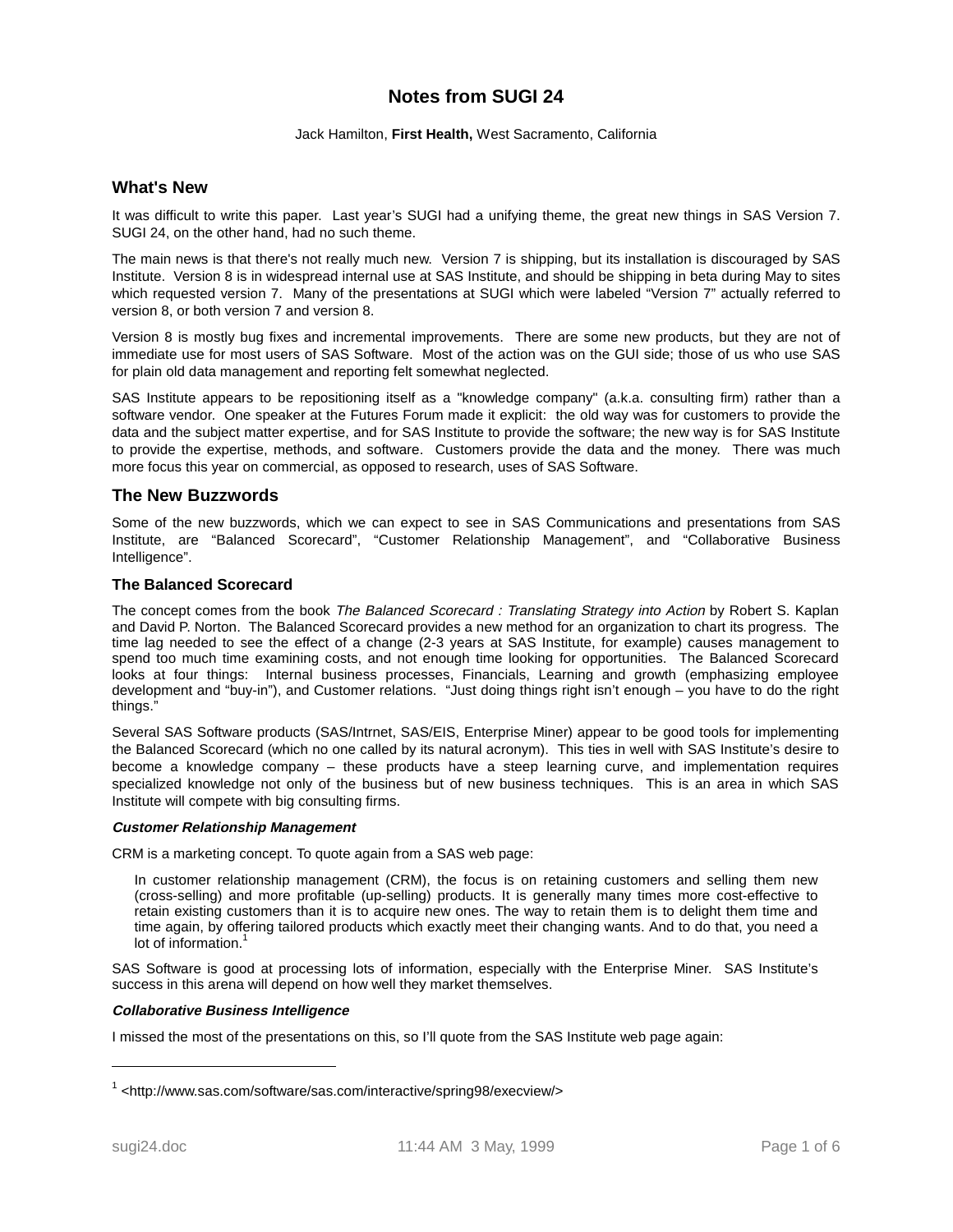Collaborative Business Intelligence combines the number-based information generated by the business intelligence process with the text-based materials that describe that information, resulting in the capture and re-use of corporate knowledge.

Collaborative Business Intelligence allows companies to unlock the power of their data stores by creating collaborative, contextual information environments. Analysts who traditionally use business-intelligence tools to look for important business factors can now save their findings into a knowledge repository, making it easily accessible to the rest of the organization over the Web. Decision makers become more engaged in the knowledge-building process as they add to the thread, and everyone can search for similar projects and reuse ideas that have worked in the past. $2^2$ 

This product is not aimed exclusively at commercial enterprises. It takes advantage of a number of existing SAS Software products, and there is a new publish-and-subscribe capability for automatic distribution of information. As with any product, it's too early to tell whether CBI will be a success, but it certainly has potential. The problem it addresses – how to capture and use expert knowledge – is a serious one. Unfortunately, the presentations on this topic were severely buzzworded ("contextual information environments"?), so it was hard to tell how much meat there is in the product.

# **Enterprise Miner**

Enterprise Miner is SAS Institute's data mining tool. It was introduced 2 SUGI's ago, and has gotten major improvements in power and usability since then.

At the Opening Session, Dr. Goodnight mentioned a problem to which Enterprise Miner is currently being applied. Further detail was given during a session at (gasp) 8 am on Monday morning. Some researchers at UNC (including one of Dr. Goodnight's fellow grad students way back when) are studying the correlation between various genes and Alzheimer's Disease. They are using Enterprise Miner to help find correlations between certain base pairs and the disease. There's not enough data (yet) to draw firm conclusions, but progress is being made. Alzheimer's affects a lot of people, and this study has potential for doing a lot of good. It is also a very good showcase for the power of Enterprise Miner, as there are billions of potential interactions to test. A number of new algorithms (including at least one by Dr. Goodnight) have been included in the product, and the user interface seems much improved from previous versions.

# **Version 8 for Windows**

The most visible addition for version 8 is the Enhanced Editor, which can replace the current program editor (you can use both if you want). It's similar to the version 7 Enterprise Guide editor, but better. Some of the features:

- The editor is context sensitive, and includes color coding for SAS, SCL, and HTML. You can also edit plain text. You can devise and save your own color schemes.
- Code is divided into sections (basically, data steps or procs) which are collapsible, and you can show section boundaries.
- Simple text autocompletion is supported as part of the unfortunately named macro facility.
- You can have several editor windows open at once.
- Multiple levels of UNDO are supported.

All of these features are also supported in the editor in Enterprise Guide (a Windows-only product). The enhanced editor is not supported for other platforms in version 8.

Some drawbacks:

- The term "macro" has been reused in the Enhanced Editor to mean something entirely different from what it means in the rest of SAS Software.
- The macro editor language is entirely new, rather than using the syntax of one of the other 9 programming languages already in use. It's also not a particularly powerful language – a macro can't make decisions based on what it's acting upon.
- Prefix commands aren't supported.

<sup>2</sup> <http://www.sas.com/new/preleases/020599/news2.html>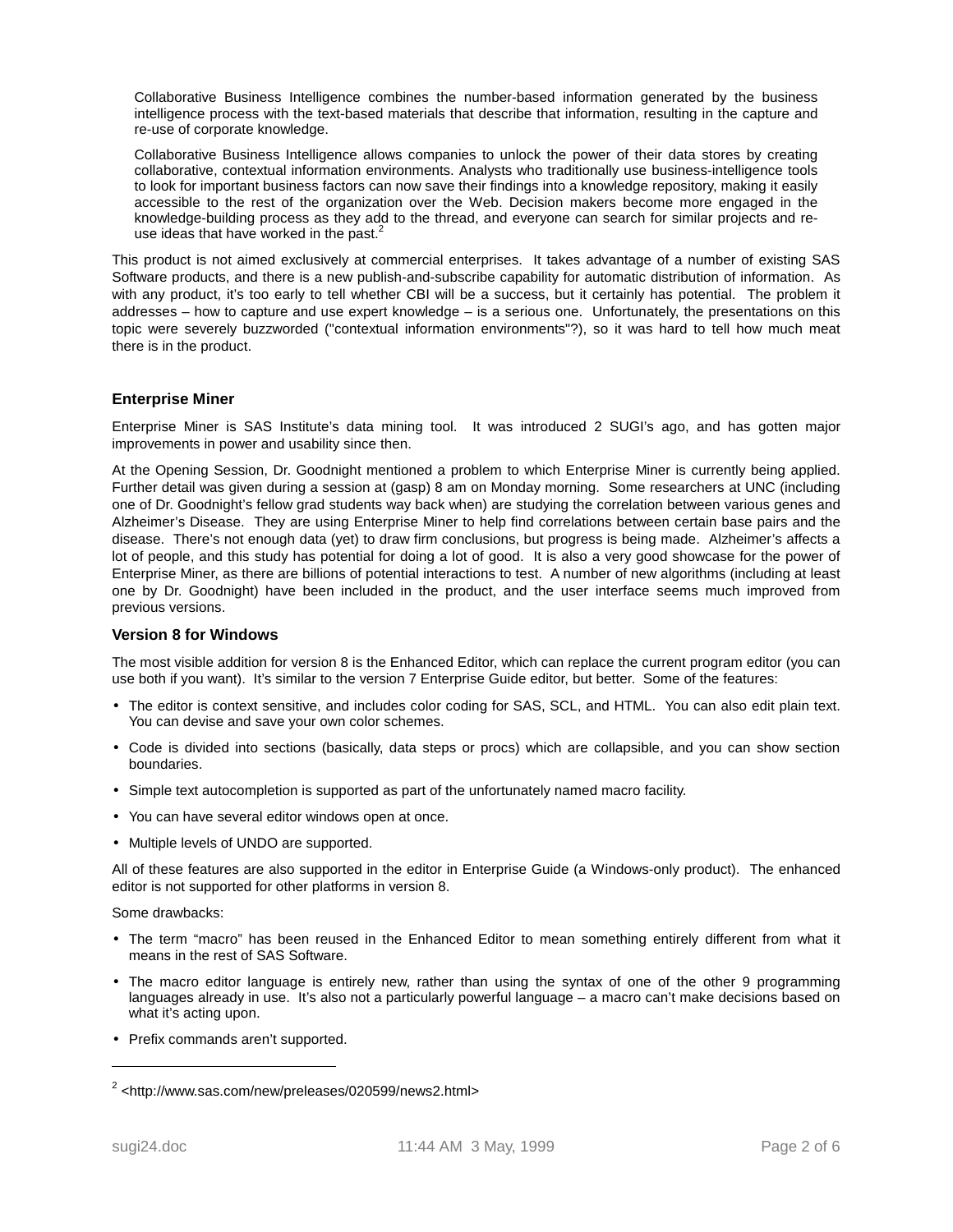- Macro information is stored in the registry rather than a SAS catalog, making it more difficult to maintain a central library.
- In some ways it's obvious that the Enhanced Editor wasn't written by users of SAS Software.

Some other changes in SAS for Windows:

- HTML supports styles.
- Internet Explorer is no longer required unless you want to use the embedded HTML viewer (Netscape programs do not support the interface needed by SAS for Windows). You can use Netscape in a separate window.
- The Command Bar can be made longer.
- The SAS Explorer window has some new features.
- You can make FSVIEW the default viewer, replacing the V6 Viewtable.
- Help uses HTMLHelp.

I didn't spend a lot of time looking at the new version of Enterprise Guide (version 3). I described the previous version in last year's SUGI notes. Basically, it's a Windows program which lets you edit and submit SAS programs to a remote host, view and print output, and transfer data between various host and Windows formats. For some people, it will provide a replacement for SAS for Windows. It requires a version 8 server on the host.

#### **Y2K**

There was some mention of Y2K problems and solutions. SAS version 7 is pretty much Y2K compliant, but (and this was emphasized on many occasions) you must make sure that the system option YEARCUTOFF= is set correctly if you expect to encounter 2-digit years in your data.

Dave Brummel, head of Tech Support, said that he plans to be on the phone with the SAS Institute office in New Zealand on the evening of December 31. "If the phone system goes dead at midnight, we know we're in trouble." He also said that Tech Support will be open around the clock for a few days around the millennium. I wasn't sure whether he was serious or not.

In general, SAS users don't have much to worry about as long as they have stored dates as SAS date values. The most obvious possible troublemaker that's part of SAS Software, the SYSDATE system macro variable, is supplemented in V7 by SYSDATE9, which provides a Y2K-compliant data string.

## **OpenVMS Issues**

One high-ranked person at SAS Institute told me, off the record, that OpenVMS is a dying platform, and that it will not be the object of much development work. This was already obvious from the lack of character mode support in version 7, and from the decision not to support OpenVMS as a server for Enterprise Guide and Enterprise Reporter.

I talked to one of the developers about these two issues. He said that character mode support was a nightmare, and he didn't think it would be implement for version 8.

The lack of Enterprise Guide support is the result of a marketing decision, and it might be implemented if there is sufficient demand. It's technically feasible.

It's not clear whether SAS/ACCESS to INGRES is or will be implemented or not; I heard conflicting stories. I guess we'll have to get the product and see if it's there.

I had hoped that SAS Institute would implement a lightweight X instead of the ponderous Motif (one of the Usenet FAQ's on X says "Don't use Motif. It's a pig.), but no luck there either. SAS Software will run under OpenVMS with an X server on Windows, but it's no speed demon, and it's hard to set up correctly (it's not well documented, for one thing).

On the positive side, version 8 will have much better disk caching, eliminating the need for the RAH= and WBH= dataset options.

## **Distributed Processing**

There are some interesting new additions in Version 7/8 for distributed processing. In these examples, I'll assume that the client is SAS for Windows, but many of these capabilities are supported for other platforms.

• Asynchronous RSUBMIT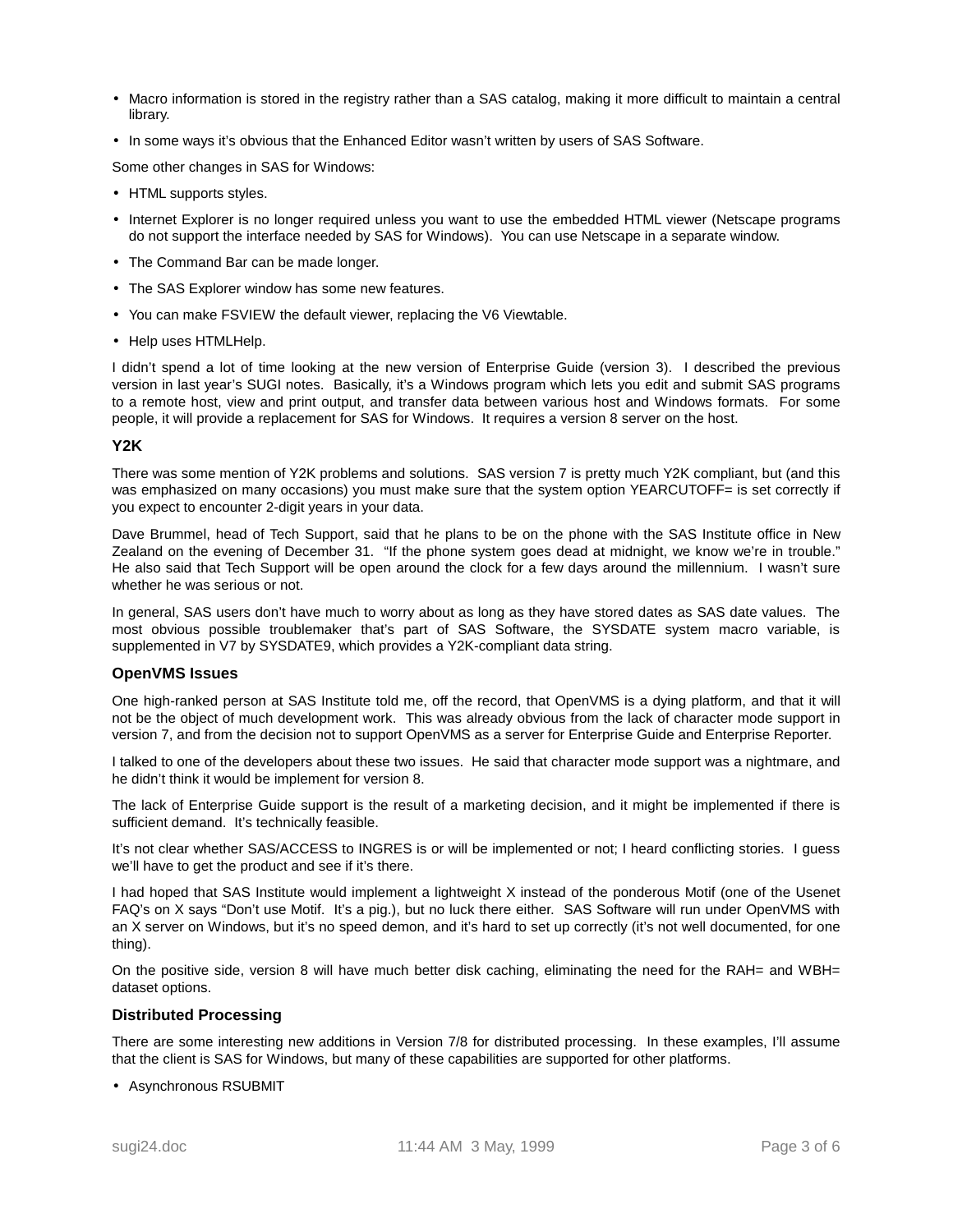This lets you submit SAS code to a remote host and continue working in your SAS session on the PC. You can check on the status of the remote session, and view the remote log or output locally. You can have several asynchronous sessions running at the same time. It uses SAS/CONNECT, so all server sessions do not have to be running version 8.

• CEDA (Cross Environment Data Access)

This is part of the base product, and lets you read and write foreign host datasets. It's used with FTP or NFS. Currently, updates aren't supported, nor are indexes, but it will be available for MVS with some restrictions (a change from last year).

• MultiProcessing Connect

This lets you run asynchronous or parallel processes on the same host. It uses some of the capabilities of asynchronous RSUBMIT, but on the same machine. I think it doesn't require a SAS/CONNECT license.

• Messaging Services

This is new. SAS now has mechanisms for both direct messaging and indirect messaging (store and forward). These services will be available in SCL, datasteps, and the macro language.

• Remote Objecting Services

This is an extension of Messaging Services that enables you to invoke remote methods.

• Agent Services

This provides a way to schedule SAS programs.

• Network Data Encryption

This is used by CONNECT and SHARE. You can choose between various algorithms. Anything other than the proprietary SAS algorithm requires a SAS/SECURE license.

Unfortunately, these are not open interfaces. It will not be possible to write a Visual Basic program, for example, to read and write the Messaging Services queues, or to invoke remote objects.

## **New Features in SUMMARY and TABULATE**

There's some neat new stuff in PROC SUMMARY and PROC TABULATE, which now use a common engine. The same capabilities will be added ("someday") to PROC REPORT.

The new engine had a number of design goals:

- Provide more control over CLASSes.
- Make better use of user-written formats.
- Make it easier to print 0's in reports (automatically create rows and columns for specified values)/
- Create output datasets when possible.
- Generate quantile statistics such as MEDIAN in base procs, even for large datasets.
- Generate the same numbers as PROC UNIVARIATE and PROC GLM for weighted statistics.
- Provide independent variable weighting.
- Outperform version 6 code in most cases.

I like these changes, because they're \*in the base product\* and I'm likely to actually use them.

And some details:

- You can now specify multiple CLASS statements, allowing options to be specified for each level.
- **CLASSDATA=datasetname** lets you specify a dataset defining the class value combinations which must appear in the output, even if the frequency is 0. The EXCLUSIVE option lets you specify that only those combinations in CLASSDATA will be output.
- **CLASS x / PRELOADFMT** allows you to use the values in a format as a data source.
- **CLASS x / MISSING** lets you specify the MISSING option at the class level, rather than for all classes.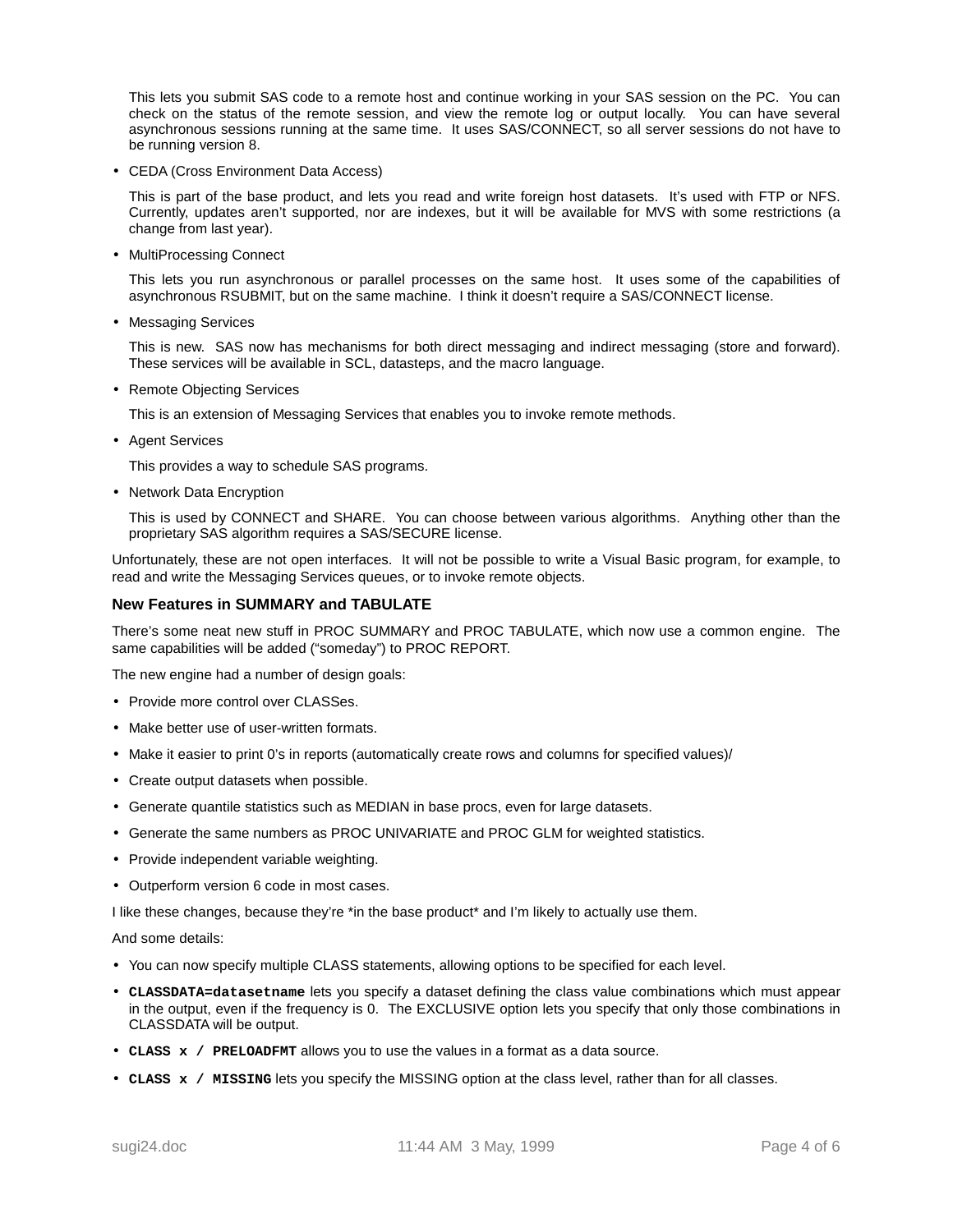- **CLASS x / ORDER=** allows you to order different class variables in different ways.
- **CLASS x /MLF** turns on multilabel format processing, which allows one input variable to contribute to more than one output level.
- You can group by unformatted values as well as formatted values.
- Variables in output datasets generally inherit characteristics from variables in the input dataset. This can be controlled in various ways.

#### **PROC SUMMARY specifics**

The TYPES statement allows you to specify exactly which types you want output – you're not restricted to everything or NWAY. For example

```
classabcd
types a*b (c d) ();
```
- The WAYS statement allows you to specify that only 2 way, 3 way, whatever-way combinations will be output.
- There are new procedure options for PROC SUMMARY for the new quantile measures: MEDIAN, Q1, P10. etc.
- **VAR y / WEIGHT=x** lets you weight variables independently.
- The IDGROUP statement combines and extends ID, MINID, and MAXID in various ways that I don't understand yet. It sounded useful – the ID processing in version 6 has an element of arbitrariness that I don't like.

#### **Linux**

At the Futures Forum, it was announced that they have SAS running under Linux, but have encountered problems. They would need more support from the Linux community before SAS could support SAS under Linux. Details (and potential pricing) weren't given.

## **ODS**

The Output Delivery System is a major enhancement to SAS. It is in version 7, but there are some enhancements in version 8. Paul Kent gave a demo; he started with a basic PROC PRINT, added an ODS statement to redirect it to HTML, and finished by adding a PROC GCHART with automatic drilldowns. Admittedly, it was a demo, but the system seemed both powerful and easy to use.

RTF and XML engines are experimental, but they're there.

Direct writing of PDF files is not yet supported, and won't be for at least a year. The current method of creating PDF files is to write a PostScript file and run it through Adobe Distiller or the PDF writer. The next level of support will be for PDFMarks (which I think will be the most difficult part).

There is no current support for a line-printer output, which is unfortunate. One of the promises of ODS was that it would allow much greater control of the formatting of reports, but apparently line printers aren't important enough to justify an ODS engine. Your ability to write reports with DATA \_NULL\_ isn't useless yet.

There are plans for a GUI based template editor, a style editor, and extended DATA \_NULL\_ capabilities.

# **SQL**

A number of performance enhancements are in version 7 or version 8, mostly dealing with better use of implicit passthrough queries. As much information as possible will be sent to the underlying database, which will frequently result in faster operation. More use of indexes for optimization will be done. In the longer term (version 9), there will be support for more types of JOINs and for more SQL2 functions. There will be additional optimization, especially when integrity constraints or indexes are involved.

## **Documentation**

To some extent, SAS Institute is getting out of the publishing business. Most Institute-written documentation will be delivered on the installation CD-ROM in HTML and PDF formats. You are free to install the documentation on your LAN for everyone to look at, and to print copies of the documentation. SAS Institute isn't even planning to print the Language Reference and Procedures Guides – you can print them yourself (over 2,000 pages), or have SAS Institute print them for you, but it will be a special order with on-demand printing.

The Books By Users series will continue.